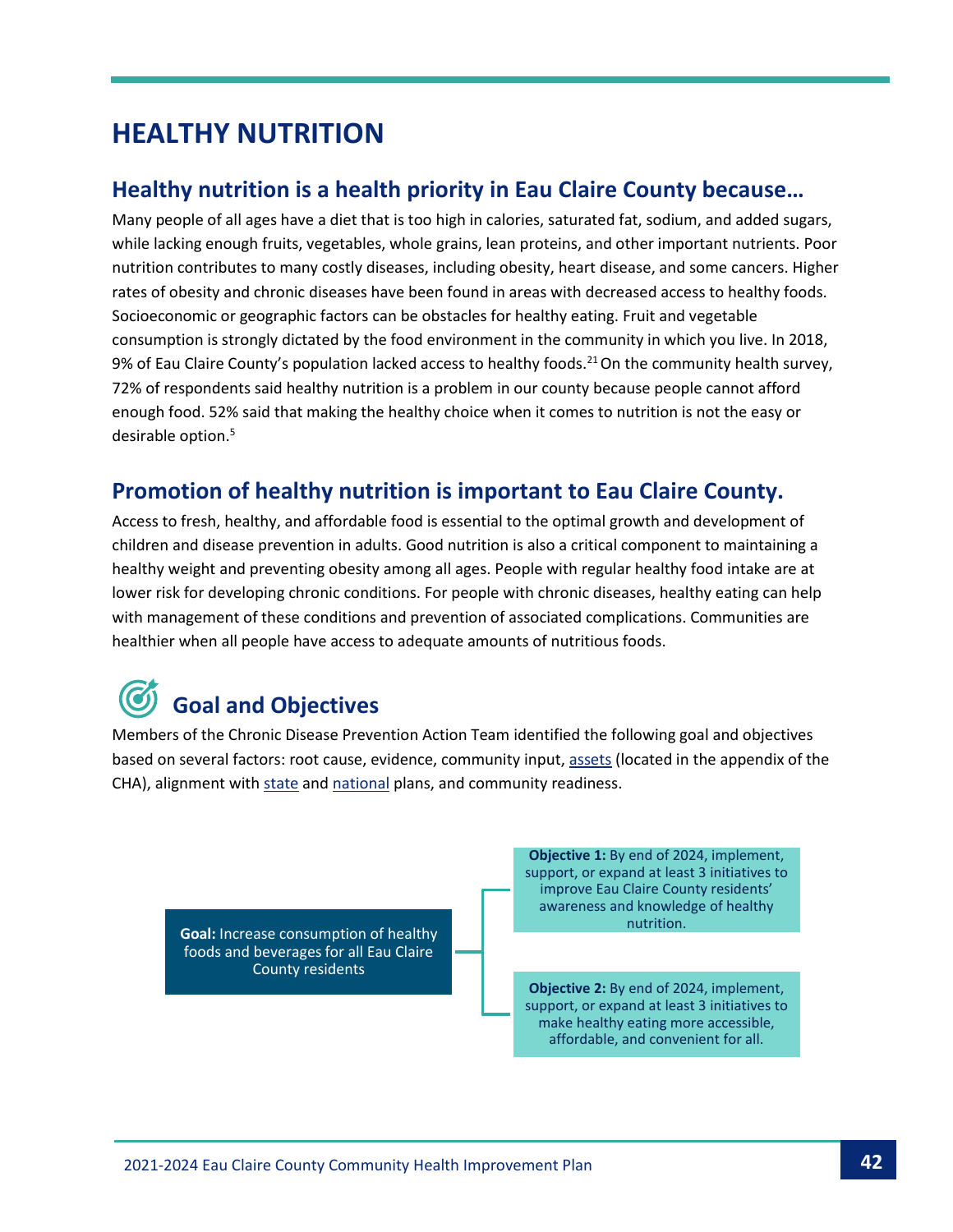## **How We Know We Are Making a Difference**

*Data indicators that will be used to measure success over time.*

Key:  $\sqrt{or}$  X indicates whether Eau Claire County did better or worse compared to Wisconsin or the nation.

| Data indicator                                                                                                                 | <b>Eau Claire</b><br><b>County</b> | <b>Wisconsin</b> | <b>United States</b> |
|--------------------------------------------------------------------------------------------------------------------------------|------------------------------------|------------------|----------------------|
| Percentage of population lacking adequate access<br>to food $21$                                                               | 9%                                 | 9%               | 11.5%                |
| Percentage of adults who report not eating the<br>recommended five servings of fruits and<br>vegetables each day <sup>22</sup> | 83%                                |                  |                      |
| Percentage of high school students who ate fruit<br>every day during the past 7 days <sup>8</sup>                              | 47%                                | 43%              | 41.8%                |
| Percentage of high school students who ate<br>vegetables every day during the past 7 days <sup>8</sup>                         | 47%                                | 40%              | 40.7%                |

# *MM* Current Stakeholders

*Stakeholders involved in Chronic Disease Prevention Action Team work.*

| Aging and Disability Resource Center of Eau Claire  | <b>HSHS Sacred Heart Hospital</b>                  |
|-----------------------------------------------------|----------------------------------------------------|
| County                                              | Marshfield Clinic Health System                    |
| City of Eau Claire                                  | Mayo Clinic Health System                          |
| <b>Community Representatives</b>                    | Spectrum Insurance Group                           |
| Eau Claire City-County Health Department            | The Community Table                                |
| Eau Claire City Council                             | University of Wisconsin-Eau Claire                 |
| Eau Claire Parks, Forestry, & Recreation Department | University of Wisconsin-Extension (Chippewa, Dunn, |
| Eau Claire YMCA                                     | and Eau Claire Counties)                           |
| Group Health Cooperative of Eau Claire              | Visit Eau Claire/Wintermission                     |
|                                                     | West Central Wisconsin Planning Commission         |